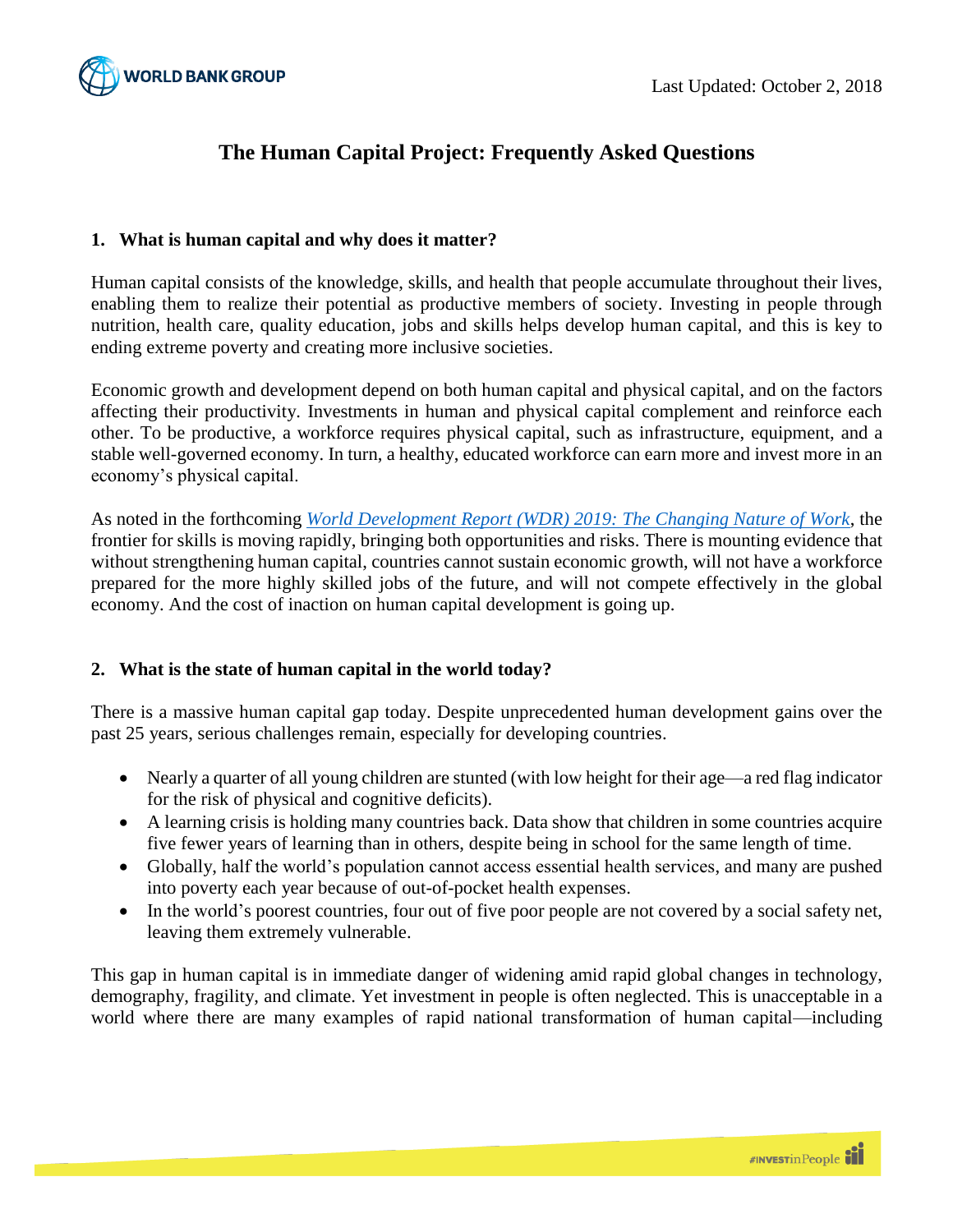

Singapore, the Republic of Korea, and Ireland—and cases of specific successes in some of the poorest countries in the world. For example, Malawi has made very fast progress on reducing stunting.

Human capital development is critical for countries at all income levels. While the poorest or most fragile countries face big hurdles to improving their health and education outcomes, even countries with the world's strongest human capital must stay focused on investing in their people if they want to remain successful and competitive in the global economy.

## **3. How is the World Bank Group prioritizing human capital development?**

We have been proud to support many human capital successes and foundational investments. Examples include big reductions [of stunting in Peru](http://documents.worldbank.org/curated/en/815411500045862444/Standing-tall-Perus-success-in-overcoming-its-stunting-crisis) and other countries, a well-functioning social safety net system in Ethiopia, education reforms that have contributed to student learning in Vietnam, and incentives that brought girls into secondary school in Bangladesh. There are many others.

Investing in people is one of three main ways the World Bank Group is working to reach its goals of ending extreme poverty by 2030 and boosting shared prosperity in all countries. Human capital development is thus at the center of our global strategy for development, and closely integrated with our efforts to promote sustainable, inclusive growth and build resilience across developing countries.

In 2017, we announced a new Human Capital Project to help accelerate more and better investments in people for greater equity and economic growth. The project is underway, and close to 30 countries are already working with the World Bank Group on strategic approaches to transform their human capital outcomes. The Bank Group will also launch a new Human Capital Index in October 2018.

# **4. What is the Human Capital Project expected to achieve?**

The Human Capital Project will help create the political space for national leaders to prioritize transformational human capital investments. The objective is rapid progress toward a world in which all children arrive in school well-nourished and ready to learn; can expect to attain real learning in the classroom; and are able to enter the job market as healthy, skilled, and productive adults.

The project has three pillars:

- (i) The **Human Capital Index** will quantify the contribution of health and education to the productivity of the next generation of workers. Countries can use it to assess how much income they are foregoing because of human capital gaps, and how much faster they can turn these losses into gains if they act now.
- (ii) To complement the Human Capital Index, and help countries take effective action, a robust **measurement and research** effort will be put in place. This help countries gain further insights into what works, and where to target resources.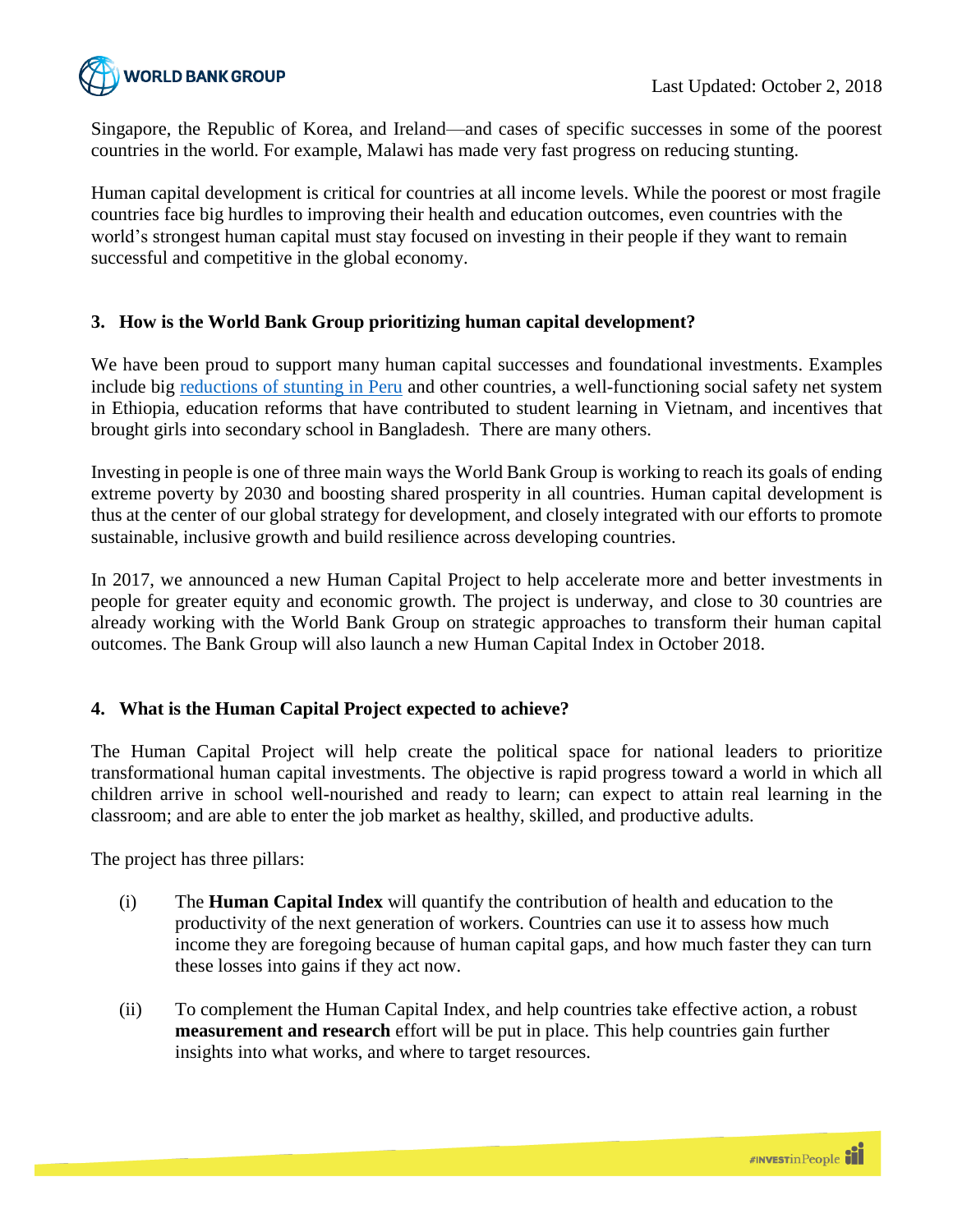

(iii) **Country engagement** based on a "whole of government" approach will help countries tackle the worst barriers to human capital development. Work has begun to support nearly 30 countries in developing strategic approaches to accelerating human capital outcomes. This effort will extend to more countries in the coming months.

Importantly, the project will help countries leverage resources, where relevant, as well as achieve greater spending efficiency in health, education, social protection and many other sectors that contribute to human capital acceleration. It will tackle governance and service delivery issues that are among the worst barriers to human capital development facing countries today.

# **5. What will the Human Capital Index (HCI) cover and why? How is it calculated?**

The index is a summary measure of *the amount of human capital that a child born today can expect to attain by age 18, given the risks of poor health and education that may exist in the country where she lives*.

A significant innovation of the index is that it measures the *contribution of health and education to the productivity of individuals and countries*, anchored in rigorous micro-econometric studies.

Ranging between 0 and 1, the index takes the value 1 only if a child born today can expect to achieve full health (defined as no stunting and survival up to at least age 60) and complete her education potential (defined as 14 years of high-quality school by age 18).

A country's score is its distance to the "frontier" of complete education and full health. If it scores 0.70 in the Human Capital Index, this indicates that the future earnings potential of children born today will be 30 percent below what they could have achieved with complete education and full health.

The index can directly be linked to scenarios for the future income of countries as well as individuals. If a country has a score of 0.50, then future GDP per worker could be twice as high if the country reached the benchmark of complete education and full health.

The index will be presented as a country average and will also offer a breakdown by gender for countries where data is available.

### **6. What does the Human Capital Index show for girls and boys?**

The HCI can be calculated separately for boys and girls for 126 of the 157 countries included in the index. Lack of sex-disaggregated school enrollment data prevents calculation of the HCI separately for boys and girls in the remaining countries. Of note, a disproportionate share of low-income countries are lacking sexdisaggregated HCI data, emphasizing the need to continue to invest in better data systems.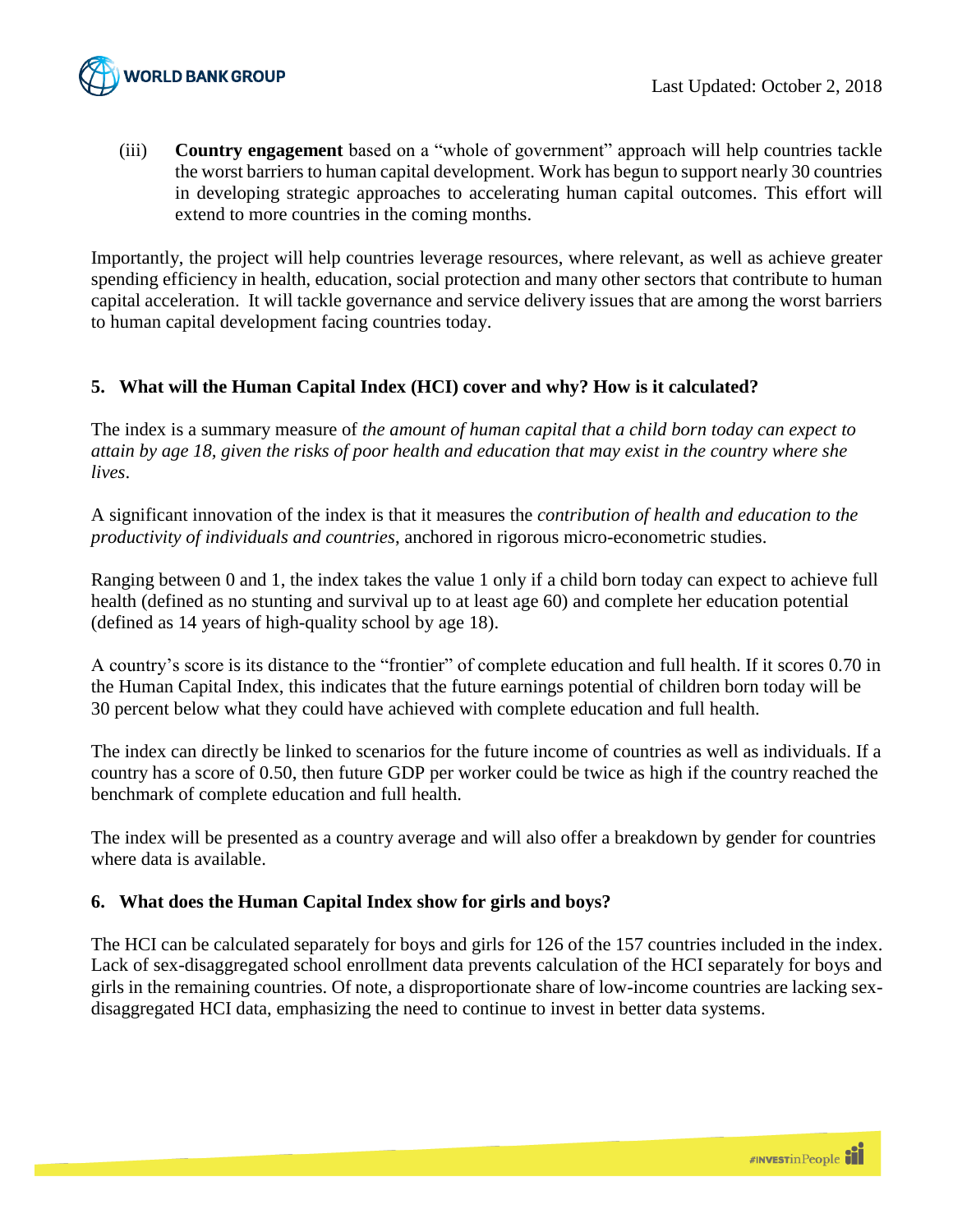

Many countries have made progress in reducing differences in human capital outcomes between girls and boys. However, in most countries, for both boys and girls the distance to the human capital frontier is much larger than the remaining gaps between boys and girls. In education, specifically in middle- and highincome countries, girls have largely caught up or passed boys in enrollment and learning. And in other dimensions of the index related to health, there is a slight advantage for girls over boys in most countries in these countries

This first edition of the HCI is limited in scope (see 10 below) and does not capture other important differences in human capital outcomes between girls and boys. Starting at the very beginning, the HCI does not measure the prevalence of sex-selective abortion and missing girls. Moreover, the HCI uses broad proxies for the disease environment, which by themselves say little about how gender roles and relations (between males and females) shape that environment. While girls' enrollment has increased, attendance and completion remain a challenge -- especially at secondary level -- for both girls and boys. When girls grow up and enter the labour market, they face additional challenges in realizing the returns to their human capital, such as occupational sex segregation, lack of childcare and adequate leave policies; sexual harassment and unsafe transportation; and differential constraints in access to finance and markets, and legal /regulatory barriers hinder women's ability to start and grow firms. These constraints must be addressed for all people to be able to reap the returns to human capital investment.

# **7. How has the methodology for the Human Capital Index been reviewed?**

The methodology for the Human Capital Index is discussed in the World Bank Group's forthcoming *World Development Report 2019: The Changing Nature of Work.* The report focuses on skills needed for those entering the labor market, a crucial aspect of human capital.

Some of the analytical underpinnings of the index are also presented in *World Development Report 2018: Learning to Realize Education's Promise,* which highlighted the learning crisis*.* Both reports involved extensive, global review from a wide range of stakeholders.

There has also been close collaboration with David Weil (professor and leading expert, Brown University).

# **8. How does the Human Capital Index differ from UNDP's Human Development Index?**

While both indices draw much-needed attention to human capabilities as central to national development, the Human Capital Index also strengthens the economic case for investing in people. The two are highly complementary but differ in the way they are formulated.

UNDP's pioneering Human Development Index is a summary measure of average achievement along key dimensions of human development—a long and healthy life, being knowledgeable, and having a decent standard of living.

The World Bank Group's Human Capital Index links selected human capital outcomes with productivity and income levels. It is a forward-looking measure of how current health and education outcomes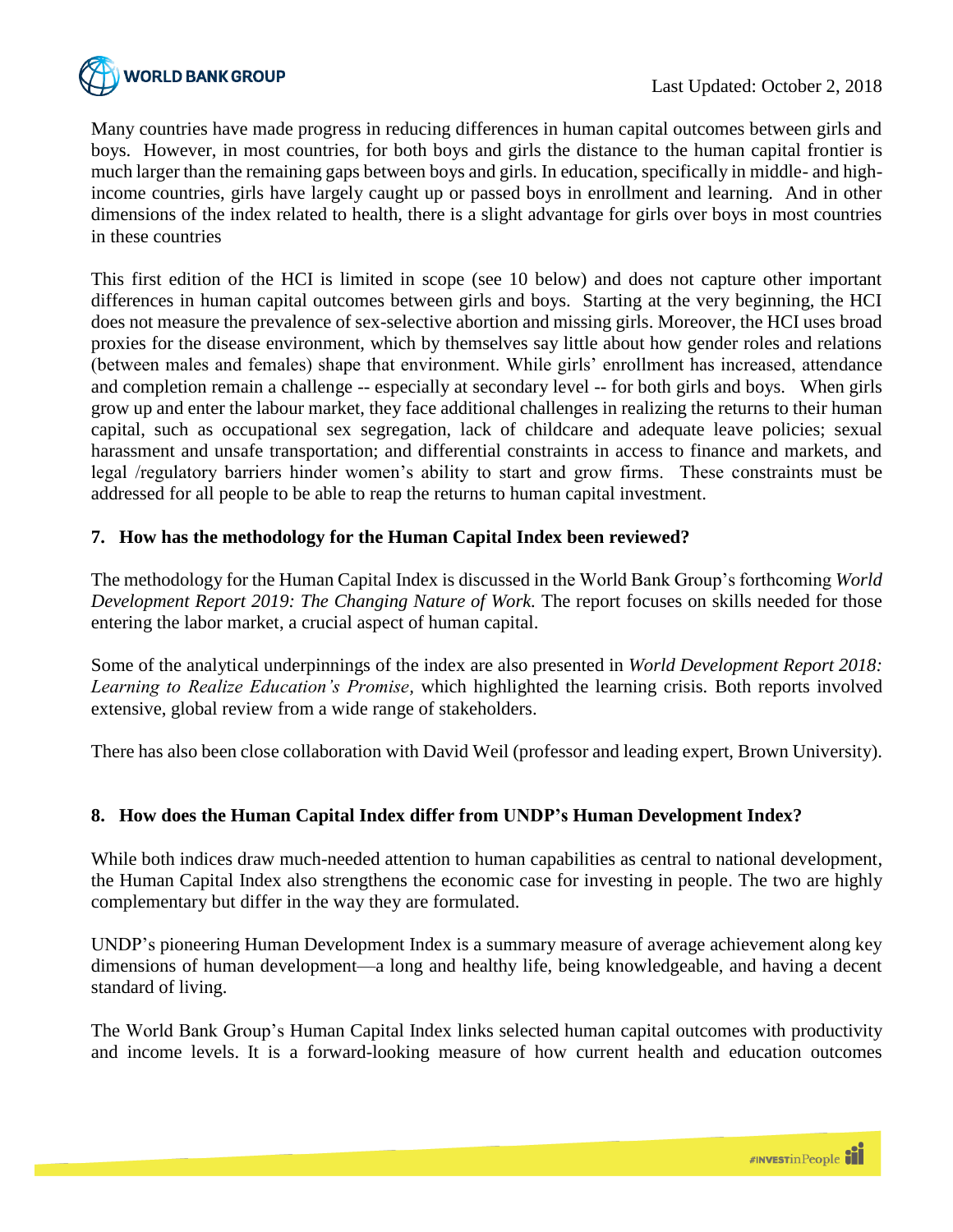

(including a new measure of learning-adjusted years of school) will shape productivity for the next generation of workers.

## **9. How does the Human Capital Index relate to the Sustainable Development Goals (SDGs)?**

The components of the index (survival, school, and health) have direct links with at least three of the global goals that countries around the world have set to achieve by 2030.

**Survival to Age 5:** By including under-5 mortality, the index links to SDG target 3.2—to reduce neonatal mortality to at least as low as 12 per 1,000 live births and under-5 mortality to at least as low as 25 per 1,000 live births.

**Learning-Adjusted Years of School:** The index introduces learning-adjusted years of school, an innovation that supports SDG 4.1—to ensure, among other things, the completion of equitable and quality primary and secondary education. By tracking changes in the expected years of quality-adjusted education, countries will be able to monitor their achievement toward this education target.

**Health:** The index includes the adult survival rate and the prevalence of childhood stunting. The adult survival rate represents the probability that a 15-year-old will survive to age 60. To improve this indicator, countries will have to work on reducing causes of premature mortality, which helps achieve SDG target 3.4. Prevalence of stunting among children younger than 5 is one of the key indicators for achievement of SDG target 2.2, which aims to end all forms of malnutrition by 2030.

One of the objectives of the index is to draw attention to a wide range of actions across multiple sectors that can build human capital and accelerate progress towards the SDGs.

### **10. Does the Human Capital Index capture all aspects of human capital?**

In its first iteration, the index focuses on the productivity of the next generation. Like all such exercises, the index has limitations, and there is scope for improvement and expansion. Going forward, the index may incorporate more data, which will expand its coverage of other aspects of human capital.

For human capital, as in all areas of development data, the World Bank Group is engaging closely with member countries to help build capacity and improve the quality of data.

### **11. How can a country participate in the Human Capital Project?**

All World Bank Group client countries can participate in the Human Capital Project as part of an accelerated effort to transform human capital outcomes. The project works across the whole of government, helping build sustained leadership and evidence-based reform to tackle the worst barriers to human capital